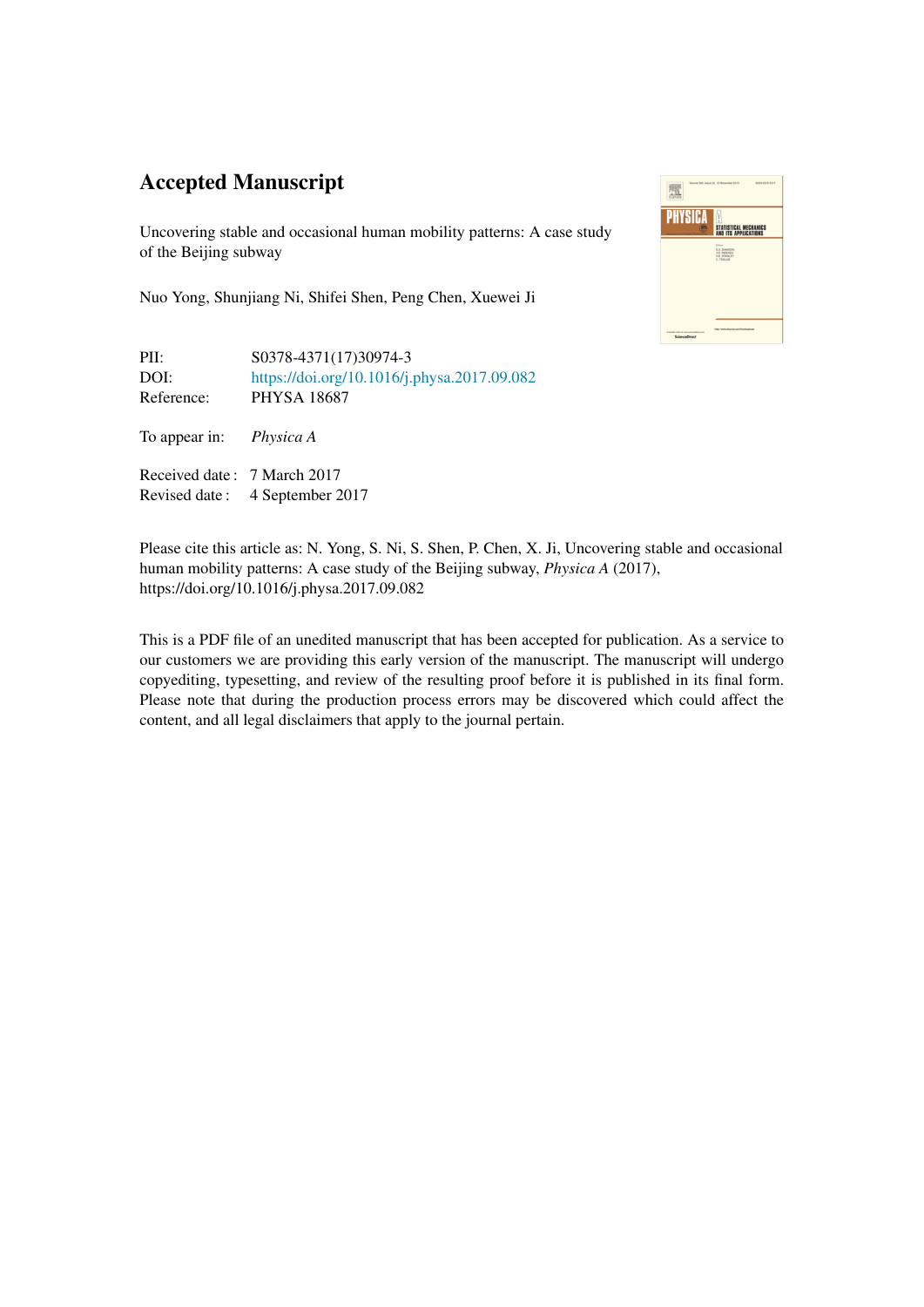Highlights:

- 1. Collective mobility could be decomposed into several basic patterns.
- 2. Basic patterns under certain constraints present different characteristics.
- 3. Arrangement of working hours is one of the constraints that affects mobility.
- 4. Individual records could be classified and analyzed by category.